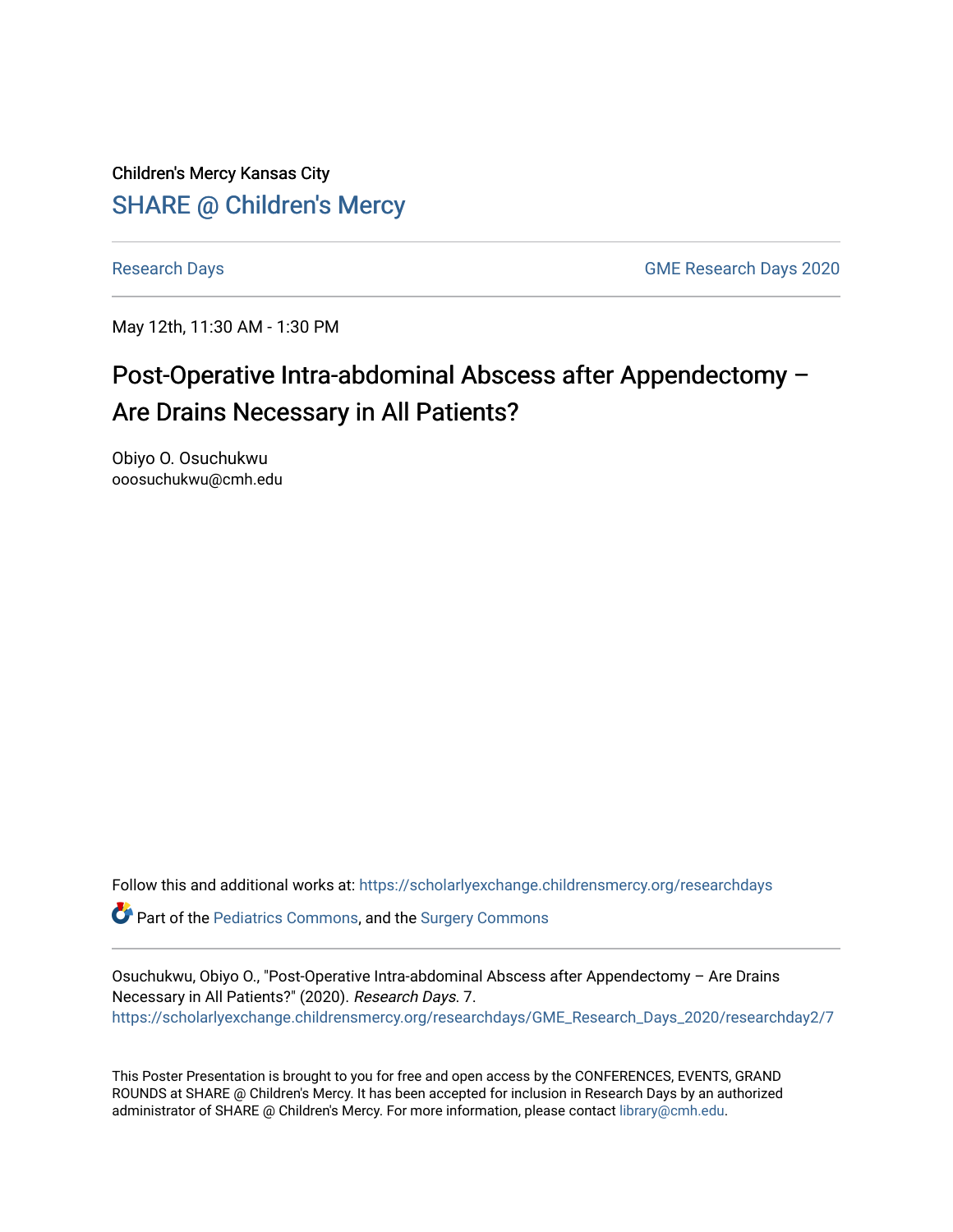## **Post-Operative Intra-Abdominal Abscess after Appendectomy – Are Drains Necessary in All Patients?**

**Submitting/Presenting Author:** Obiyo O Osuchukwu, MD **Primary Email Address:** ooosuchukwu@cmh.edu

⎕**Resident/Psychology Intern (≤ 1 month of dedicated research time)**   $\Box$ Resident/Ph.D/post graduate ( $> 1$  month of dedicated research time) X **Fellow** 

**Primary Mentor:** Shawn D. St. Peter, MD **Other authors/contributors involved in project:** Wendy Jo Svetanoff MD<sup>1</sup>, Neal Talukdar<sup>1</sup>, Charlene Dekonenko MD1, Robert M. Dorman MD1, Obiyo Osuchukwu MD1, Jason D. Fraser MD1, Tolulope A. Oyetunji MD1, Shawn D. St. Peter, MD

**IRB Number:** 17100571

**Describe role of Submitting/Presenting Trainee:** A co-author, assisted in drafting and critical revision of the abstract.

**Background:** Previous research has shown that patients who develop an intra-abdominal abscess (IAA) after appendectomy have a greater number of healthcare visits if the abscess is managed with a drain. Our institution developed an algorithm dictating drain placement in only patients who develop an IAA >20cm2. We sought to determine the effectiveness of the algorithm and compare the outcomes of patients who develop small versus large abscesses following appendectomy.

**Objectives/Goal:** To determine the effectiveness of the algorithm and compare the outcomes of patients who develop small versus large abscesses following appendectomy.

**Methods/Design:** This was a prospective observational study of patients 2-18 years old who develop an IAA following perforated appendicitis from September 2017 to June 2019. Demographics, initial presentation, and abscess characteristics were recorded. Outcomes including drain placement, length of stay (LOS), readmission rates, and length of antibiotic course were compared between patients with an abscess <20 $cm<sup>2</sup>$  (small) and >20 $cm<sup>2</sup>$  (large). Continuous data are reported in medians with intra-quartile ranges and categorical data in proportions. Analysis was performed using STATA®, with p <0.05 being significant.

**Results:** Thirty patients were included. The median age was 10.6 years (7, 11.7), with 60% of the population male and 60% white. The median duration of symptoms prior to diagnosis of appendicitis was 3 days (2, 6). The median time to full oral intake post-operatively was 3 days (2- 4), with an initial LOS of 4.6 days (3.2, 8.2). Thirteen patients (43%) were diagnosed with an intraabdominal abscess while still inpatient, and 17 (57%) were readmitted for an abscess diagnosed at a later date. The median abscess size was 28.4cm<sup>2</sup> (12, 55cm<sup>2</sup>). For patients diagnosed with abscess